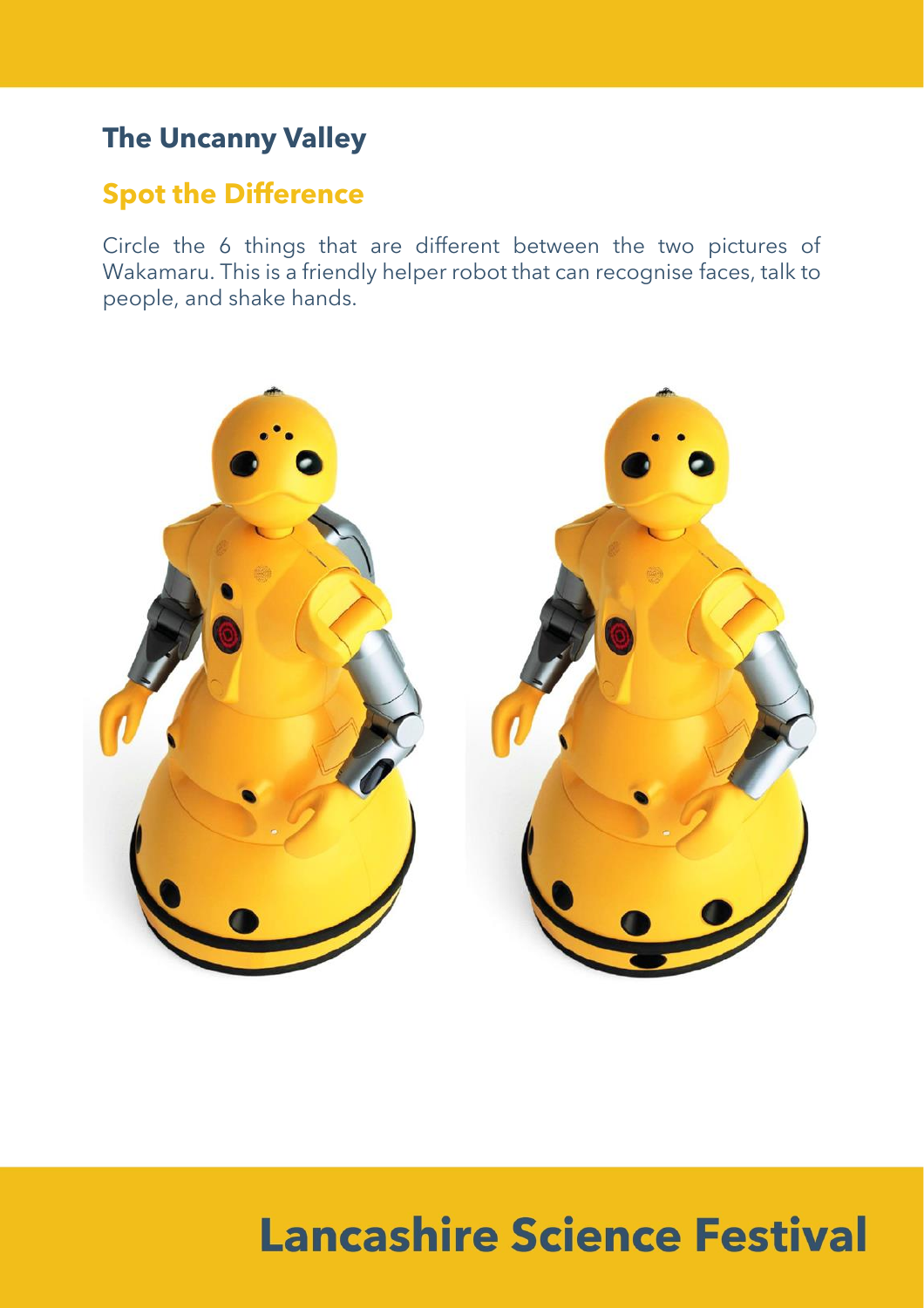### **The Uncanny Valley**

### **How Robots Move**

Some robots have wheels, and some have legs. Some can fly and some can swim. For each habitat below, write the names of the robots you think could go there.



## **Lancashire Science Festival**